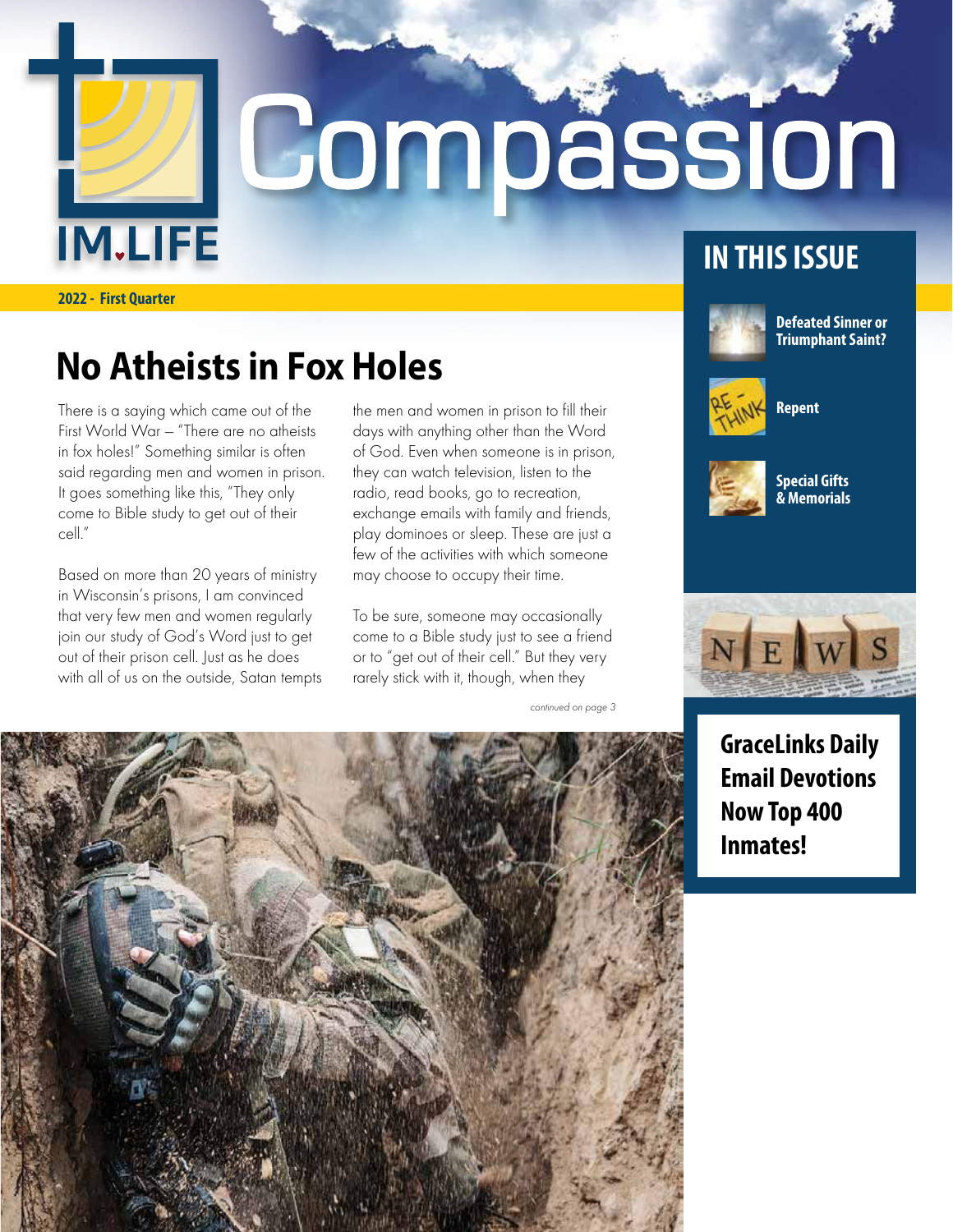# **Defeated Sinner or Triumphant Saint?**

"For I do not understand what I am doing, because I do not keep doing what I want. Instead, I do what I hate. …the desire to do good is present with me, but I am not able to carry it out. So I fail to do the good I want to do. Instead, the evil I do not want to do, that is what I keep doing" (Rm. 7:15, 18-19 EHV).

I have always appreciated that in His great wisdom, the Holy Spirit in inspired the apostle Paul to record for us this personal struggle that raged within his heart. And I regularly find myself sharing these words with the men I serve in prison and pondering them in my personal life as well. But it wasn't until just recently that I connected Paul's words in Romans, to those of Daniel describing his prophetic vison.

"I kept watching the night visions, and there, in the clouds of heaven, I saw one like a son of man coming. He

came to the Ancient of Days, and he was brought before him. To him was given dominion, honor, and a kingdom. …the kingdom and the dominion and the greatness of the kingdoms under all the heavens will be given to the people, to the saints of the Most High. His kingdom is an eternal kingdom, and all dominions will worship and obey him" (Dn. 7:13-14, 27 EHV).

So, what's the connection? When we celebrated Saints Triumphant Sunday and Christ the King Sunday a couple months ago, I was reminded that like the apostle Paul, I often find myself feeling a lot more like a defeated sinner, than a triumphant saint.

I struggle to be a good father, a good husband, friend and chaplain, and every day I am confronted with failures and defeat. I look around and see the country I live in becoming increasingly more hostile towards God and His people. At best, "one nation under

God" appears little more than lip service, and at worst, it casts aside everything that God has ordained, from the sanctity of life and human sexuality, to the gender a person is born with.

Despite all these things that would persuade me that I am nothing more than a defeated sinner, surrounded by a nation of defeated sinners, both Daniel and Paul, hold before me an unshakeable truth. Jesus Christ, the King of kings and LORD of lords, is still sitting on His throne! Jesus is still working out all things "for the good of those who love God, for those who are called according to his purpose" (Rm. 8:28 EHV), and so I am in fact, a Saint of God, Triumphant in all things because of Christ, my King. And SO ARE YOU!



by Chaplain Joseph Radsek

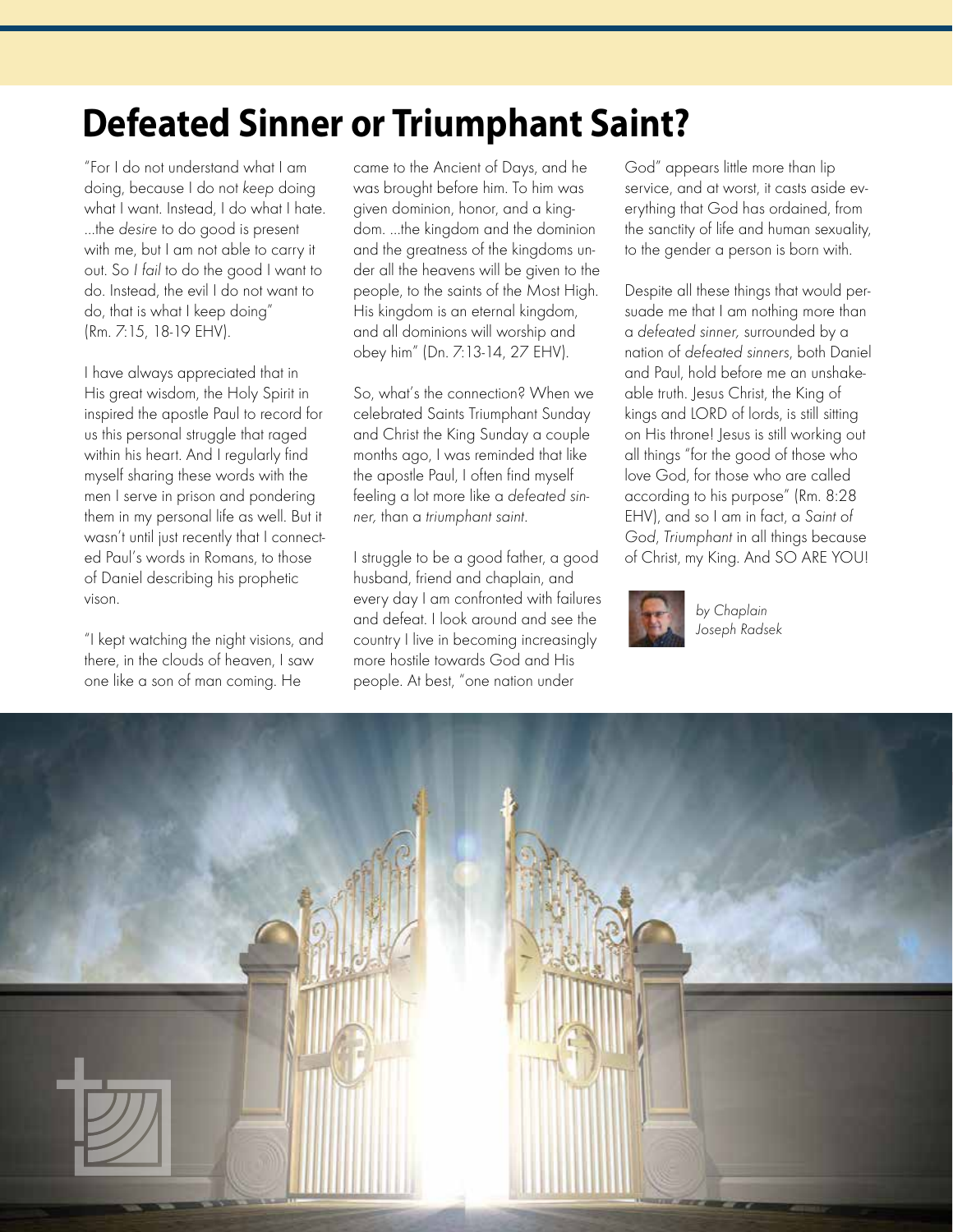# **Repent**

In my prison discussion group, one of the guys had something he'd learned and wanted to share with the rest of us. We were looking at the 10th Step of 12-Step Recovery — "Continuing to take personal inventory, and when we are wrong, promptly admitting it." We were discussing what it's like to admit that something we've done or an attitude we may have is wrong. That's when Rodney spoke up.

"I've been studying what the Bible means when it uses the word 'repentance,' and how it's different from what people usually think of. I always thought 'Repent!' meant that I'm supposed to completely change my life right now. And that always scared me off: I didn't know how to make a complete 180, and I usually just gave up and said, 'What's the use?'

"But I learned that 'repentance' means a change in your thinking. So, yeah, my life needs to change, but it can start small — I can look at stuff I'm doing and ask the question, 'Is this right? Is this what God wants?' And

that's already a change right there."

I think every man in the room was encouraged by what Rodney said. Like Rodney, a lot of them had the common misconception that it's all or nothing — completely turn away from all sin right this moment, or you're hopeless. We looked at what David wrote in Psalm 139:23-24 — "Search me, God, and know my heart; test me and know my anxious thoughts. See if there is any offensive way in me and lead me in the way everlasting" — and we saw how David was ready to let God give him the will and the power to change his thinking, even if David didn't feel like making any changes at that moment. (David had just told God, in Psalm 139:19-22, about his murderous hatred for some people, and how he felt perfectly justified in having that attitude — but he told God about it, and he was open to whatever God wanted to do with that attitude of his.)

"Maybe you're not willing, but are you willing to become willing?"



— that's an AA slogan, and it's a pretty good reflection of how living in God's grace works. Instead of setting up a standard for me to measure up to, God meets me where I'm at and starts working with me right from that point. You and I, and the guys in prison — we all can have hope for a new life, from the God who loves and forgives and accepts us right where we're at.



by Chaplain Philip Merten

realize that they will not be allowed to just visit with a friend or discuss sports, politics or some other topic that has little or nothing to do with our sin and God's grace in Christ.

Rather, I am confident that those who come to our Bible study week after week do so because of the Holy Spirit's work in their heart and soul.

According to God's promise, "Just as the rain and the snow come down from the sky and do not return there unless they first water the earth, make it give birth, and cause it to sprout, so it gives seed to the sower and bread to the eater, in the same way my word that goes out from my mouth will not return to me empty. Rather, it will accomplish whatever I please and it will succeed in the purpose for which I sent it" (Isaiah 55:1-11 EHV).



by Chaplain Charles Iles